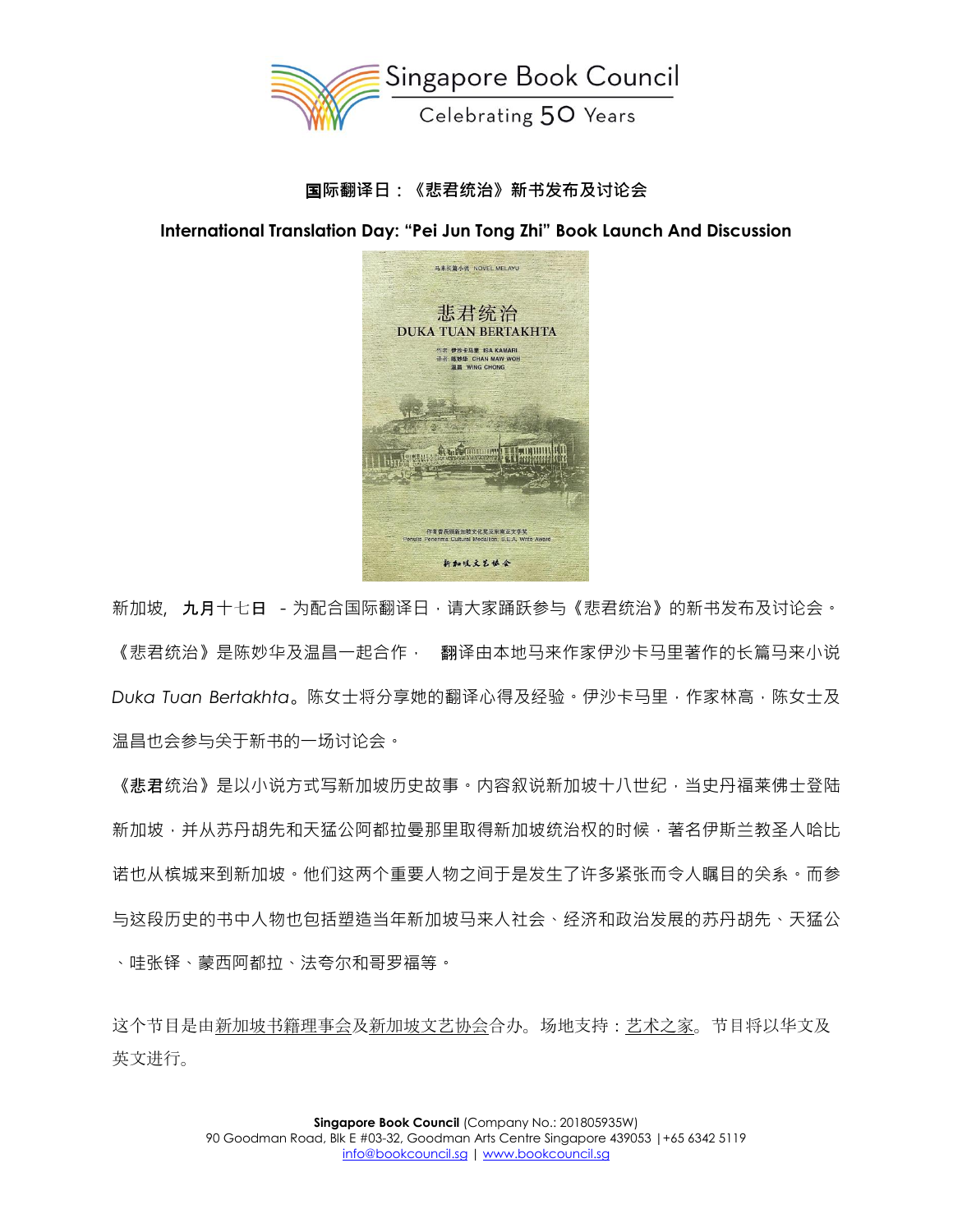

On the occasion of International Translation Day, join us for the book launch and discussion of the book《悲君统治》(Pei Jun Tong Zhi). The book is a Chinese translation of the Malay novel *Duka Tuan Bertakhta* by veteran translators Chan Maw Woh and Wing Chong.

The celebrated writer and translator Madam Chan, who specialises in Malay culture and language, will share about her experiences of translation. It will be followed by a panel discussion on the process of translating the book, featuring the two translators, Chinese writer Lin Gao and Isa Kamari, writer of the Malay novel.

《悲君统治》(Pei Jun Tong Zhi) tells the history of Singapore from early to late 1800s. When

Stamford Raffles landed and took over the control of Singapore, the famous Muslim saint Habib Nuh also came to Singapore from Penang. The story follows the tense and colourful relationship between the two significant figures in Singapore's hsitory. The book also traced the social, economic and political developments of the Malays through historical characters including Sultan Hussein, Temenggung Abdul Rahman, Wak Cantuk, Munshi Abdullah, William Farquhar and John Crawfurd.

Organised by: [Singapore Book Council](https://bookcouncil.sg/home) and [Singapore Literature Society](http://sgcls.hi2net.com/)

Venue Partner: [The Arts House](https://www.theartshouse.sg/)

The session will be in Mandarin with some English.

Event details 日期:2018 年 9 月 30 日 (星期日) 时间: 下午 2 时 至 3 时 30 分 (茶点招待) 地点:艺术之家 Blue Room (二楼) [1 Old Parliament Lane](https://maps.google.com/?q=1+Old+Parliament+Lane+%0D%0ASingapore+179429&entry=gmail&source=g) Singapore 179429 入场免费,请通过此链[接注](https://goo.gl/forms/tncG0wHbEWiyRGPt1)册。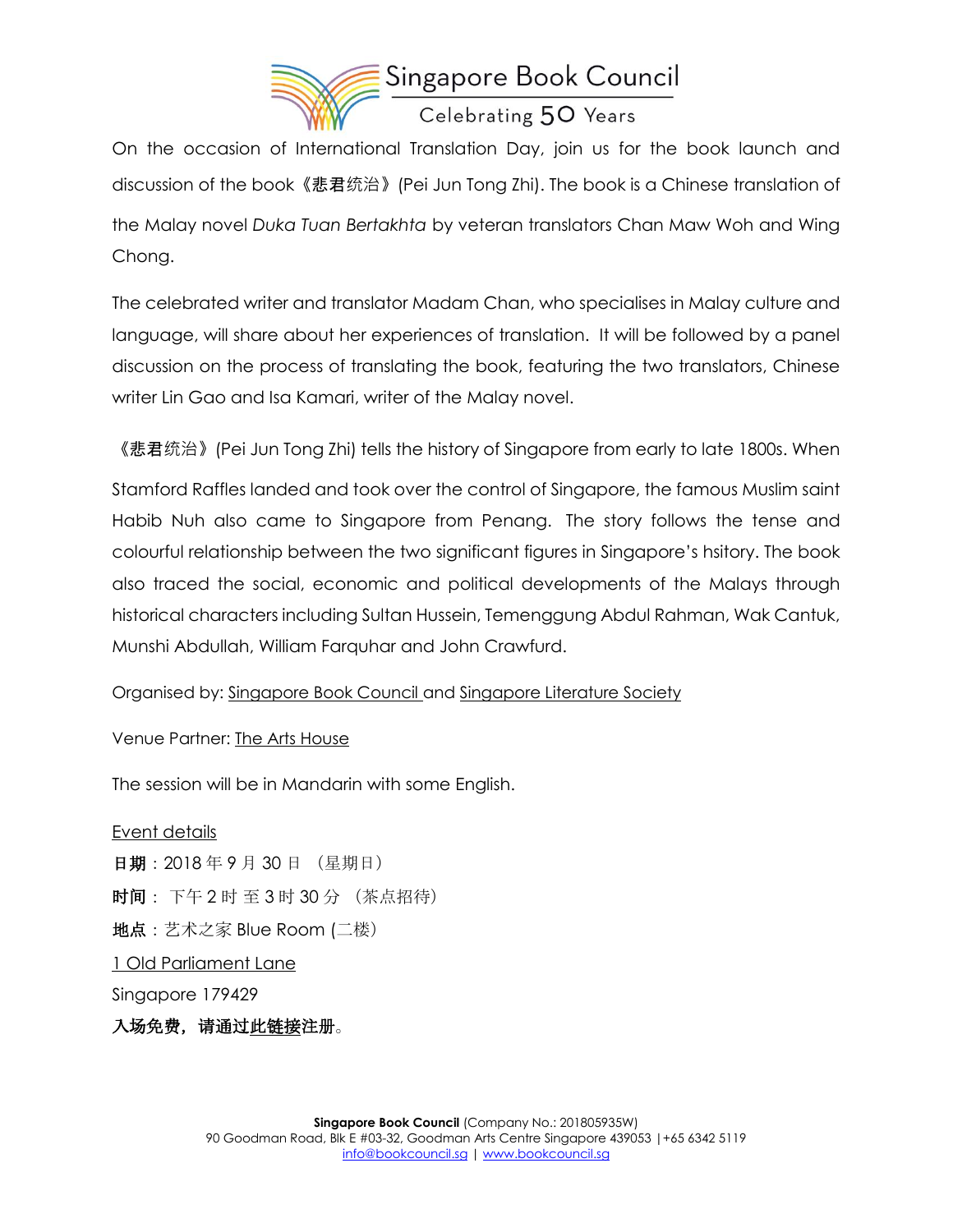

\_\_\_\_\_\_\_\_\_\_\_\_\_\_\_\_\_\_\_\_\_\_\_\_\_\_\_\_\_\_\_\_\_\_\_\_\_\_\_\_\_\_\_\_\_\_\_\_\_\_\_\_\_\_\_\_\_\_\_\_\_\_\_\_\_\_\_\_\_\_\_\_\_\_\_\_\_\_\_\_\_\_\_\_\_

**Date:** 30 Sep 2018, Sunday **Time:** 2pm – 3.30pm (followed by tea reception) **Venue:** Blue Room, The Arts House [1 Old Parliament Lane](https://maps.google.com/?q=1+Old+Parliament+Lane+%0D%0ASingapore+179429&entry=gmail&source=g) Singapore 179429 **Free admission. Please register [here.](https://goo.gl/forms/tncG0wHbEWiyRGPt1)**

For media related enquiries, please contact: Elizabeth Chew | [elizabeth@bookcouncil.sg](mailto:elizabeth@bookcouncil.sg) | +65 6342 5121 | Marketing Director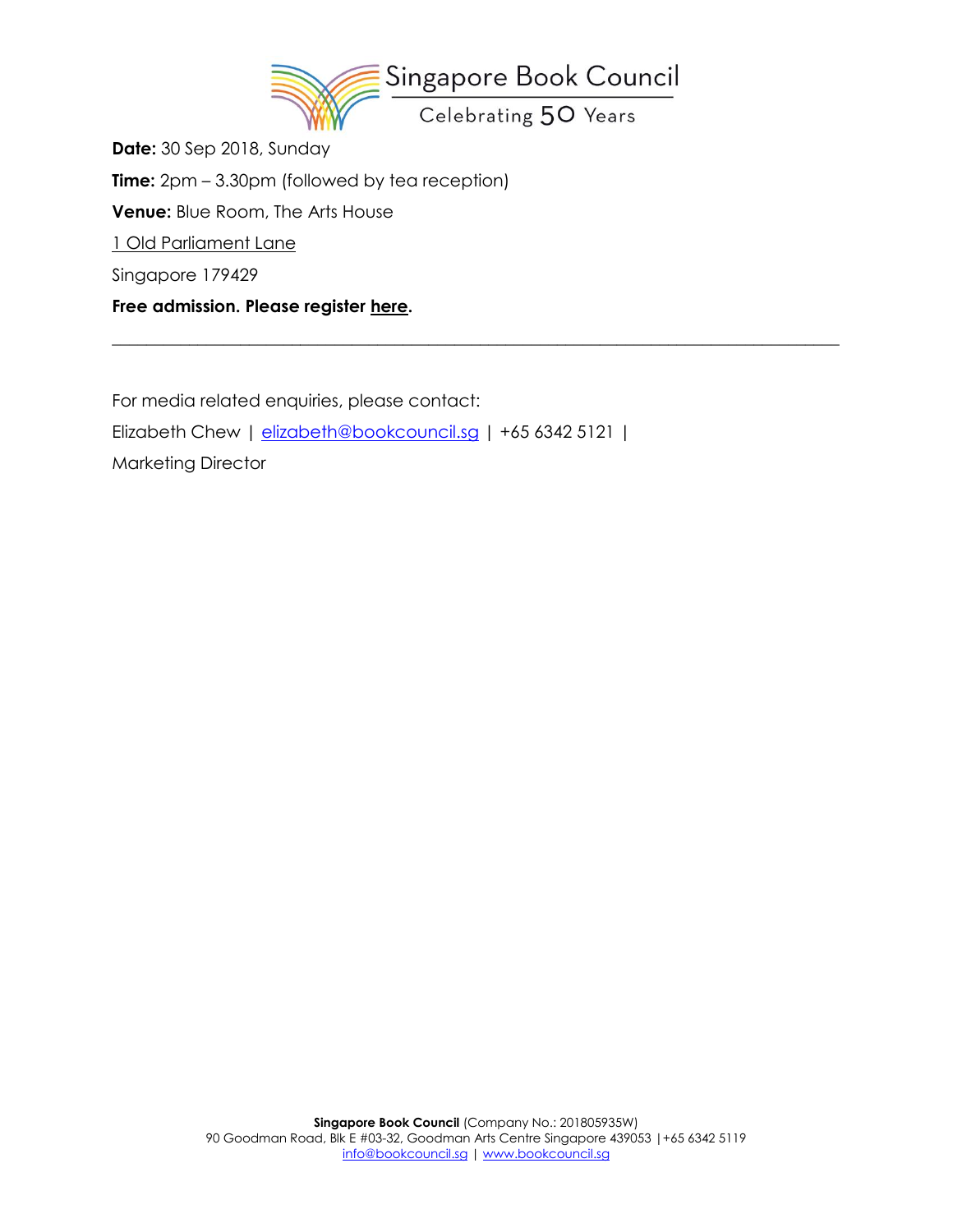

ANNEX I: About The Authors

#### **陈妙华**

笔名丁娜,白霞等,是华裔马来文化工作者。她与杨贵谊合编 17 部马华 / 华马、华马英 / 马华英 词典 · 并出版了著作和译作等十七部 。**她曾任**职新加坡《星洲日报》及《联合早报》35 年。业余 翻译马来西亚马来报和印尼报社论及撰写文章介绍新、马、 印三国马来社会、文化、文学等。她 是新加坡文艺协会副会长,新加坡作家协会、新加坡热带文学艺术俱乐部永久会员。她曾获颁" 亚细安华文文学奖";"五十年代作家行列"(ASAS '50) "文学贡献奖"、新加坡马来语文理事会" 文学之友奖"等。她是"五十年代作家行列"的永久会员,并于 2000 年至 2003 年担任该会理事,是 该会 68 年来唯一的华裔理事。

### **Chan Maw Woh**

Chan Maw Woh has co-authored 17 Malay-Chinese, Malay-Chinese-English and Chinese-Malay, Chinese -Malay-Inggeris dictionaries and published 17 Chinese books written or translated from Malay. She is a celebrated scholar of Chinese descent, specialising in Malay culture and language. She has worked with *Sin Chew Jit Poh* and *Lianhe Zaobao* for 35 years, during which she also translated Malaysian and Indonesian newspaper editorials to Chinese and written numerous essays on Malay cultures and societies in Singapore, Malaysia and Indonesia. She is the vice-president of the Singapore Literature Society as well as the lifetime member of the Singapore Writers Association, and Tropical Literature and Art Club. Chan is a recipient of the Angkatan Sasterawan '50 (ASAS '50, with whom she has gained lifetime membership) Malay Literary Prize and the Malay Language Council of Singapore's Friends of Literature Prize.

## 温昌 (主持人)

**Singapore Book Council** (Company No.: 201805935W) 90 Goodman Road, Blk E #03-32, Goodman Arts Centre Singapore 439053 |+65 6342 5119 商业管理硕士,欧洲电子产品制造公司高级经理。1958 年出生于马来西亚柔佛十乃。八十年代中 期移居新加坡。身为新加坡自然协会活跃会员,除了参与本地的一些保育活动外,他是该会的义

[info@bookcouncil.sg](mailto:info@bookcouncil.sg) [| www.bookcouncil.sg](http://www.bookcouncil.sg/)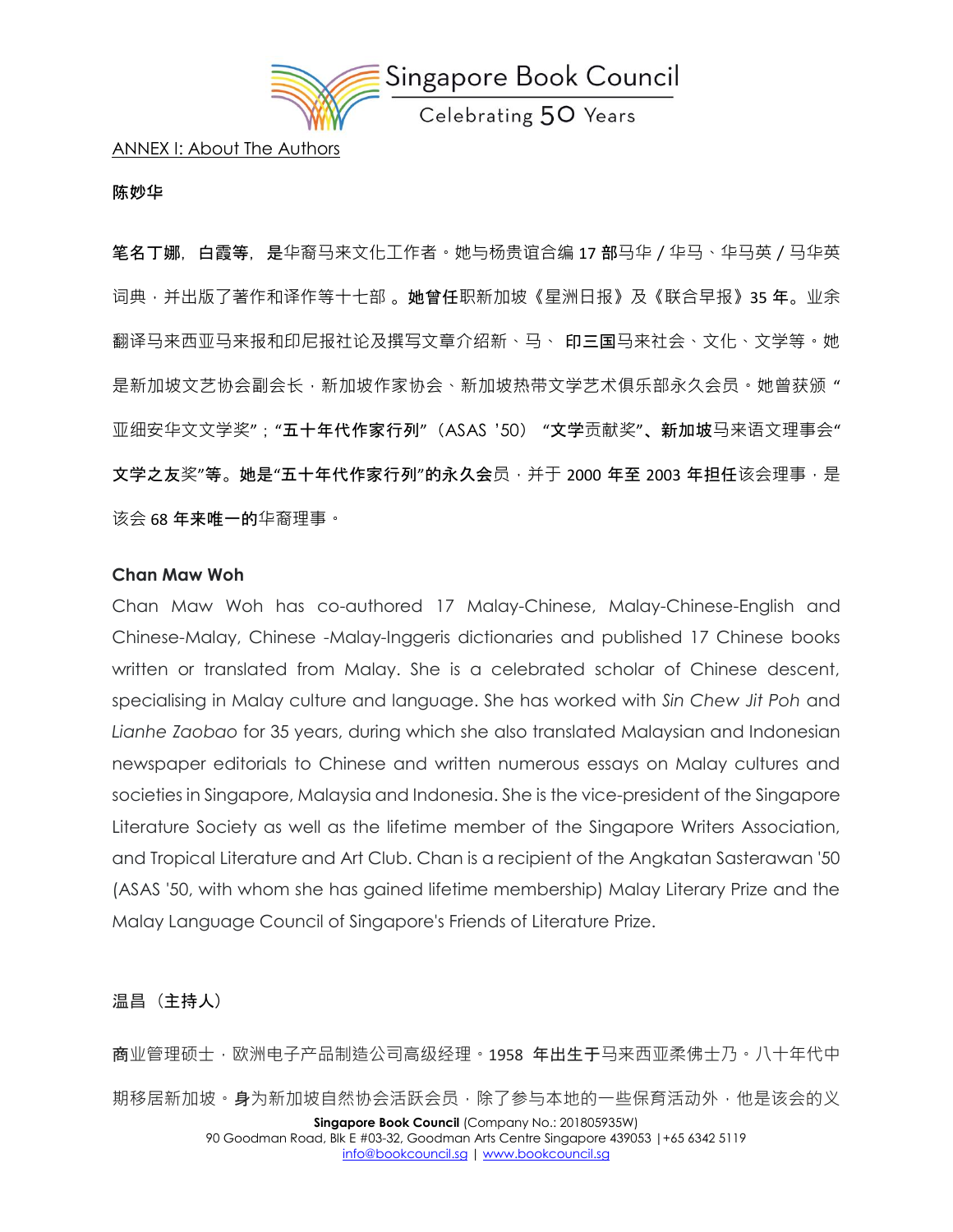

务观鸟解说员。近年又开始写作。 **散文作品刊于文**艺报及联合早报。偏好花鸟,自然, 环保等方 面的题材。近期也开始为马来作品做华文翻译。 短篇翻译见报联合早报文艺城。 **已和**陈妙华女士 合作, 翻译一本本地马来作家伊沙卡马里的长篇马来小说《悲君统治》(*Duka Tuan Bertakhta*) 。

## **Wing Chong (Moderator)**

Born in Johor, Malaysia in 1958, Wing Chong resettled to Singapore in the 1980s. A Master's degree holder in Business Management, he holds a fulltime position as a Senior Manager in a European semi-conductor manufacturing company. As active member of the Nature Society Singapore, he participates in local conservation works and is a volunteer guide for Bird Watching activities in Singapore. In recent years, he ventured into literature as a writer focusing on nature and environment. He has also begun translating Malay texts into Chinese, some of which have been published in *Lianhe Zaobao*. He has co-translated with Chan Maw Woh the Malay novel *Duka Tuan Bertakhta* by Isa Kamari into Chinese.

# 依沙卡**马里**

依沙卡马里是新加坡马来文坛著名作家。他的许多作品都获得极高评价。他擅长创作长、短篇小 说、诗歌、戏剧、电视剧,也创作马来民歌并出版唱片。有时,他也登台演出自己的剧作、朗诵 诗歌或演唱民歌,出唱片。2006 年他获颁东南亚文学奖, 2007 年获新加坡文化奖, 2009 年获敦 斯里拉朗文学奖。他已出版 9 部长篇小说 · 包括《一片热土》,《高塔》,《剌哇 白礁岛悲剧》及《 悲君统治》。这些长篇小说都已翻译成英文出版了。《一片热土》,《剌哇 白礁岛悲剧》和《悲 君统治》则已译成华文出版。《高塔》则已译成土耳其语。*.*他去年 2017 刚出版了第一部英文长 篇小说 *Tweet*《啾鸣》。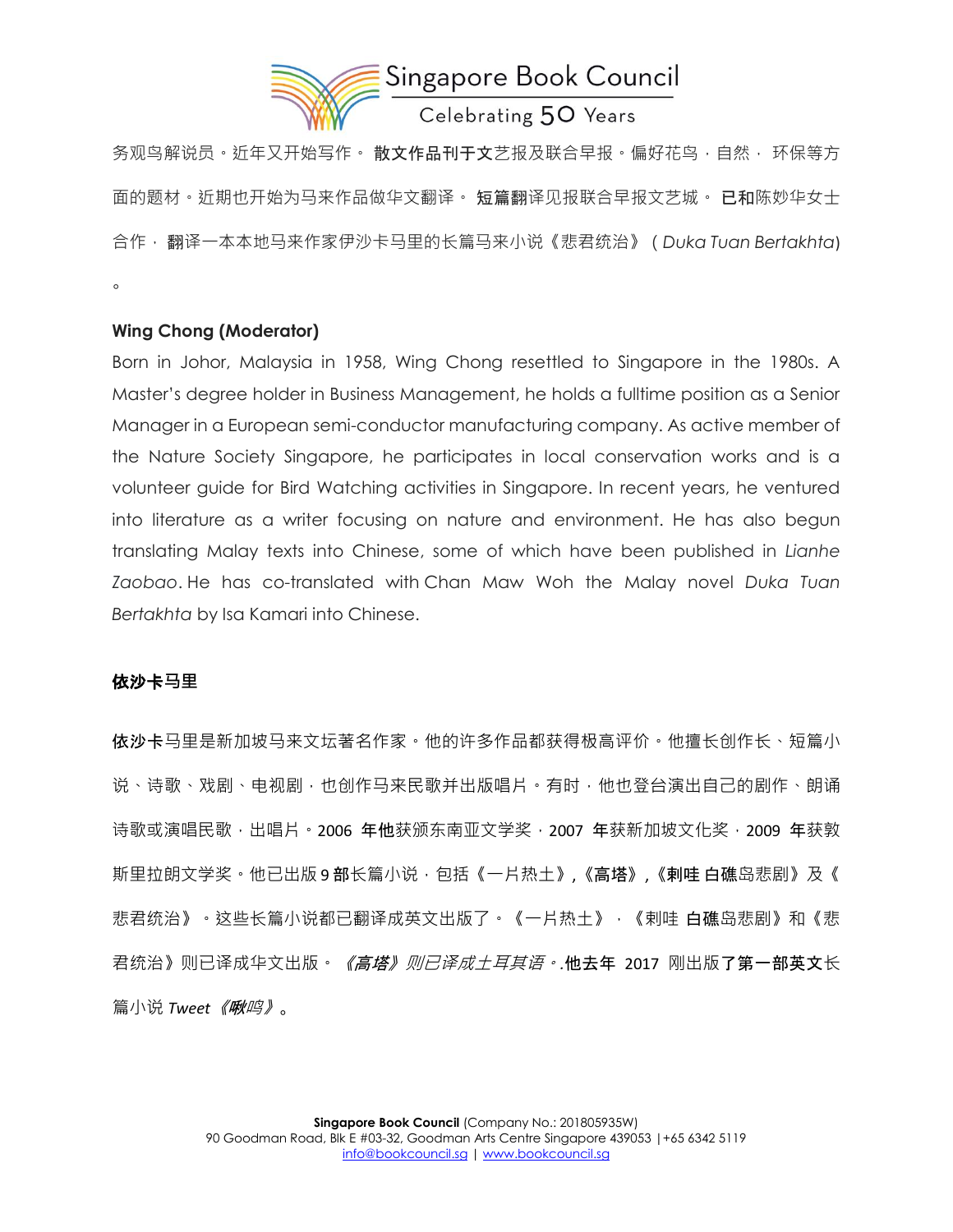

## **Isa Kamari**

Isa Kamari is a prominent figure in Singapore Malay literary scene. He has gained critical acclaim for many of his works, which range from novels and short stories to poetry and essays. He has also crafted scripts for television and theatre, and lyrics for two song albums. He was conferred the Southeast Asia Write Award in 2006, the Cultural Medallion in 2007 and the Anugerah Tun Seri Lanang in 2009. Isa has written nine Malay novels in Malay: *Satu Bumi, Menara*, *Kiswah*, *Tawassul, Atas Nama Cinta, Memeluk Gerhana, Rawa, Duka Tuan Bertakhta, Selendang Sukma.* His novels have been translated into English, Chinese, Hindi, Urdu, and Turkish. In 2017, he published his first novel in English *Tweet*.

### 林高

林高,1949 年出生于新加坡静山村。国立台湾大学文学士。华中师范大学硕士。林高之创作以散 文、小小说为主,近年亦努力于评论和现代诗之耕耘。1992 年与周粲等文友创刊《微型小说季刊 》并任编辑。1993 年召集青年作者创办《后来》四月刊。1997 年创刊儿童文学半年刊《萤火虫》 和《百灵鸟》并担任主编。上述出版物都由新加坡作家协会出版。林高曾任新加坡作家协会理事 、副会长 · 现为受邀理事 · 2013 **年,林高写的《林高微型小**说》成为新加坡文学奖(小说)组的赢 家。2015 年,林高获颁新加坡文化界最高荣誉奖项—新加坡文化奖。著作包括《被追逐的滋味》 《林高散文卷》《笼子里的心》《林高微型小说》(此书获 2014 **年新加坡文学**奖. 小说类)《倚 窗阅读》《遇见诗》等。

### **Lin Gao**

Lim Hung Chang (Lin Gao) obtained his Bachelor's Degree from National Taiwan University and his Master's from Huazhong Normal University. From 1992 to 1998, he served on the Executive committee of the Singapore Association of Writers; and from 1998 to 2000, he was its vice-president. Lim currently has a total of 17 publications, including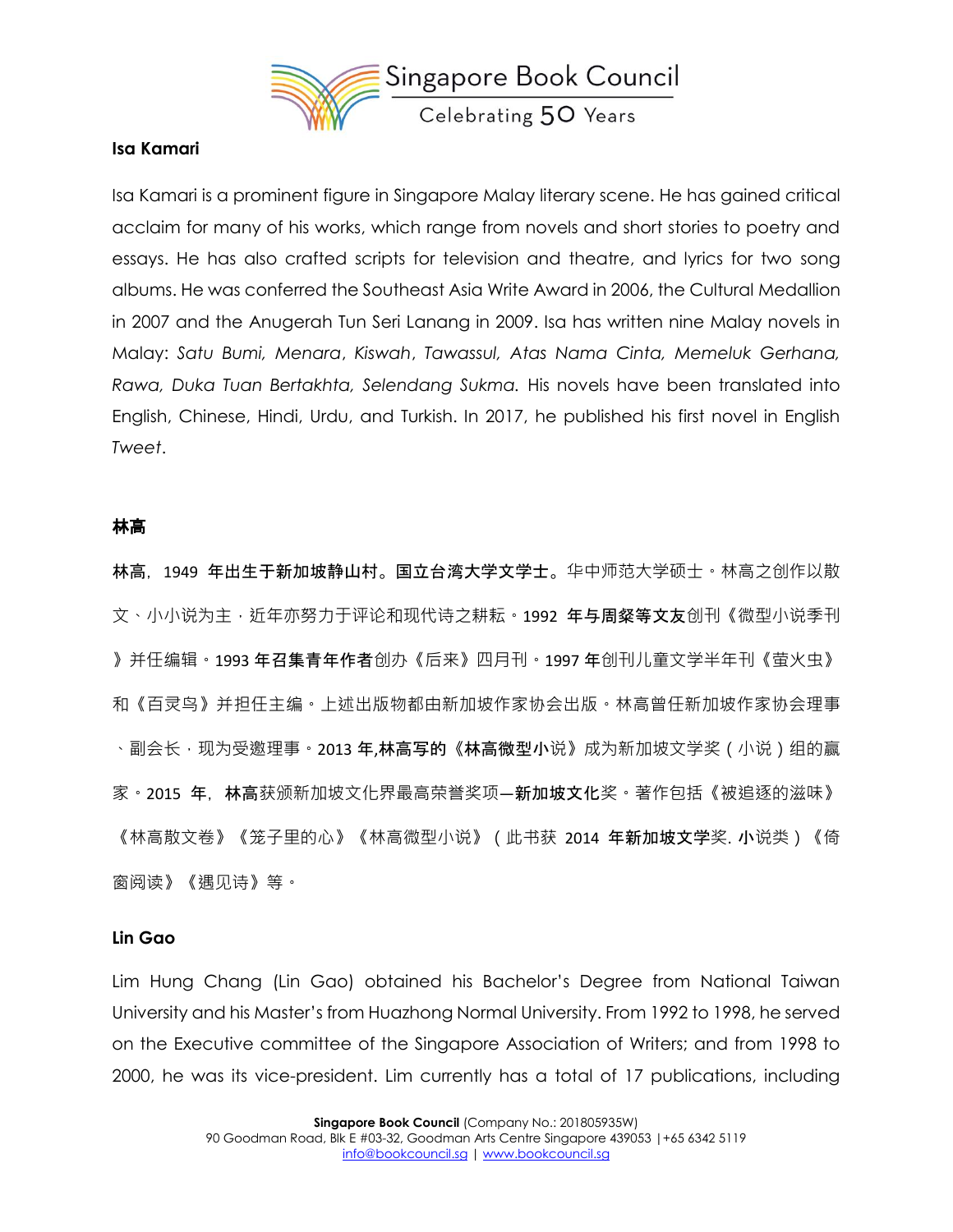

*Journeying into the Mountains*; *The Caged Head*; *Lin Gao : A Selection of Works*; *Microfiction by Lin Gao*; and *Poetic Encounters by Lin Gao*. He won the Singapore Literature Prize (Chinese Fiction) in 2014. He was also awarded the Cultural Medallion in 2015.